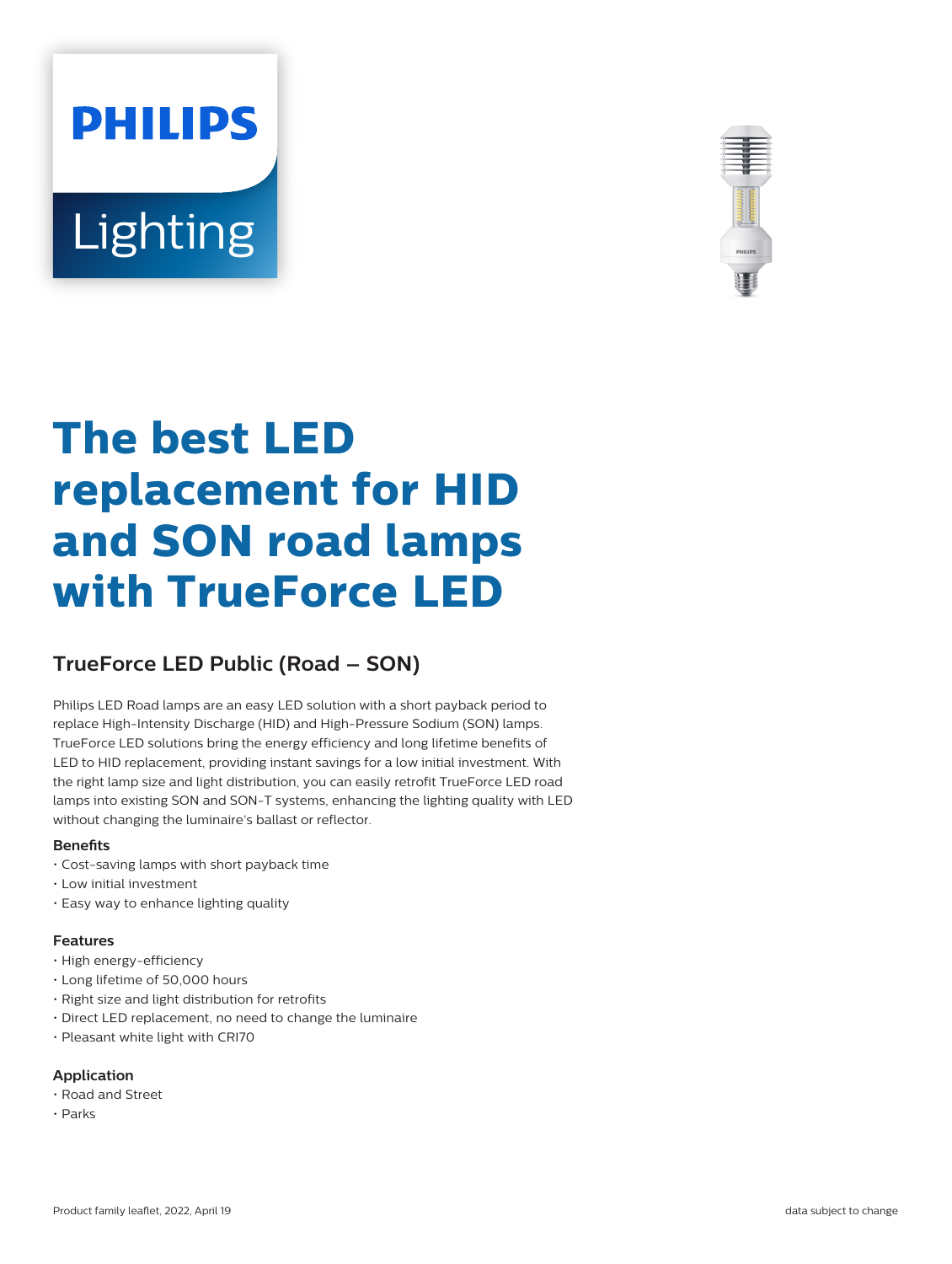## **TrueForce LED Public (Road – SON)**

#### **Warnings and Safety**

• Installation must always be performed by a qualified electrician or installer. Use the installation guide for instructions.

#### **Versions**





#### **Dimensional drawing**



| <b>Controls and Dimming</b>            |                |
|----------------------------------------|----------------|
| Dimmable                               | N <sub>0</sub> |
|                                        |                |
| <b>Operating and Electrical</b>        |                |
| <b>Input Frequency</b>                 | 50 Hz          |
| <b>Wattage Equivalent</b>              | 100 W          |
| <b>Starting Time (Nom)</b>             | 0.5s           |
|                                        |                |
| <b>General Information</b>             |                |
| Cap-Base                               | F40            |
| <b>Nominal Lifetime (Nom)</b>          | 50000 h        |
| <b>Switching Cycle</b>                 | 50.000X        |
|                                        |                |
| <b>Light Technical</b>                 |                |
| <b>Colour Rendering Index (Nom)</b>    | 70             |
| <b>LImf At Fnd Of Nominal Lifetime</b> | 70%            |
| (Nom)                                  |                |
|                                        |                |
| <b>Mechanical and Housing</b>          |                |
| <b>Bulb Finish</b>                     | Clear          |
| <b>Bulb Shape</b>                      | Others         |
|                                        |                |

| Product                            | D     |        |
|------------------------------------|-------|--------|
| TrueForce LED Road 120-68W E40 740 | 71 mm | 262 mm |
| TrueForce LED Road 112-68W E40 730 | 71 mm | 262 mm |
| TrueForce LED Road 90-55W E40 740  | 71 mm | 262 mm |

#### **Approval and Application**

| Order Code | <b>Full Product Name</b>           | Energy Consumption kWh/1000 h |
|------------|------------------------------------|-------------------------------|
| 63906800   | TrueForce LED Road 90-55W E40 740  | 55 kWh                        |
| 63908200   | TrueForce LED Road 112-68W E40 730 | 68 kWh                        |
| 63910500   | TrueForce LED Road 120-68W E40 740 | 68 kWh                        |